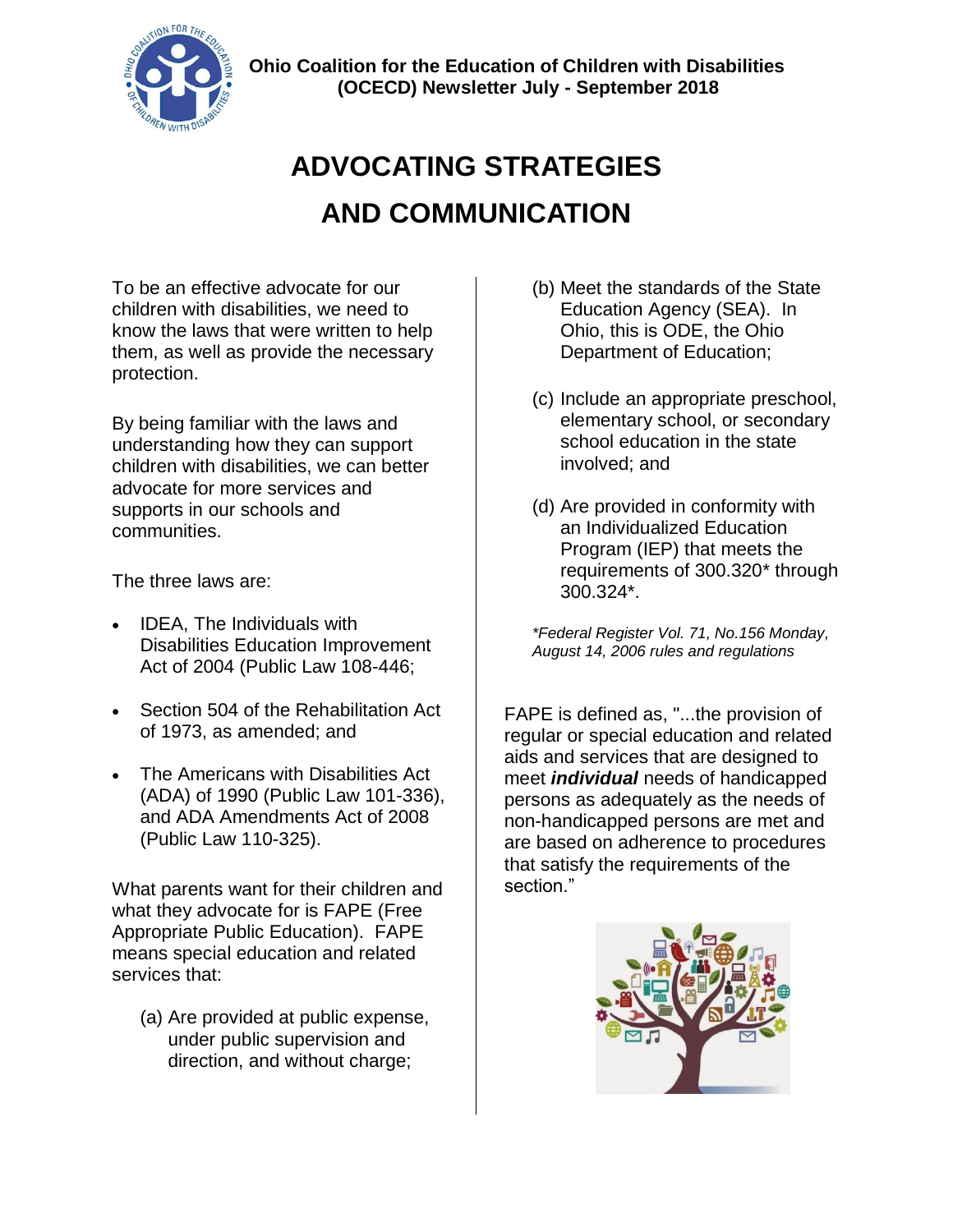

Under the IDEA, FAPE is defined\* as an educational program that is *individualized* to a specific child, that meets that child's **unique needs**, provides access to the general curriculum, meets the grade-level standards established by the state, and from which the child receives educational benefit.

The United States Department of Education issues regulations that define and govern the provision of FAPE.

## *\*WIKIPEDIA the Free Encyclopedia*

As parents, we want to make sure our children receive the best educational opportunities that are appropriate for their needs, which will help them be better prepared for life as an adult. FAPE is a Free Appropriate Public Education. Whatever your child may need to attend school and make progress in the general education curriculum can be a service or support.



Now that we have been introduced to the laws, the question is how to put our knowledge to use.

Below are some tips.

## **Preparing for a School Meeting**

- Learn about your child's disability. What are the characteristics and how do they affect your child?
- Gather all of the important documents pertaining to your child. These may include school, physician and therapist reports, and medication information. Keep all documentation in a notebook or file. You may need these at school meetings and doctor visits. Keep copies of everything. If you want the school to have a copy of any information you have, they may copy your original.
- How does the disability affect the child at school? What goals, accommodations or modifications will they need to learn the skills they may be lacking?
- We need to learn the language of Special Education. What is an IEP (Individualized Education Program), ETR (Evaluation Team Report), LRE (Least Restrictive Environment), PWN (Prior Written Notice), or ISP (Individual Service Plan)? For effective communication everyone needs to understand the acronyms, terms and words that are commonly used.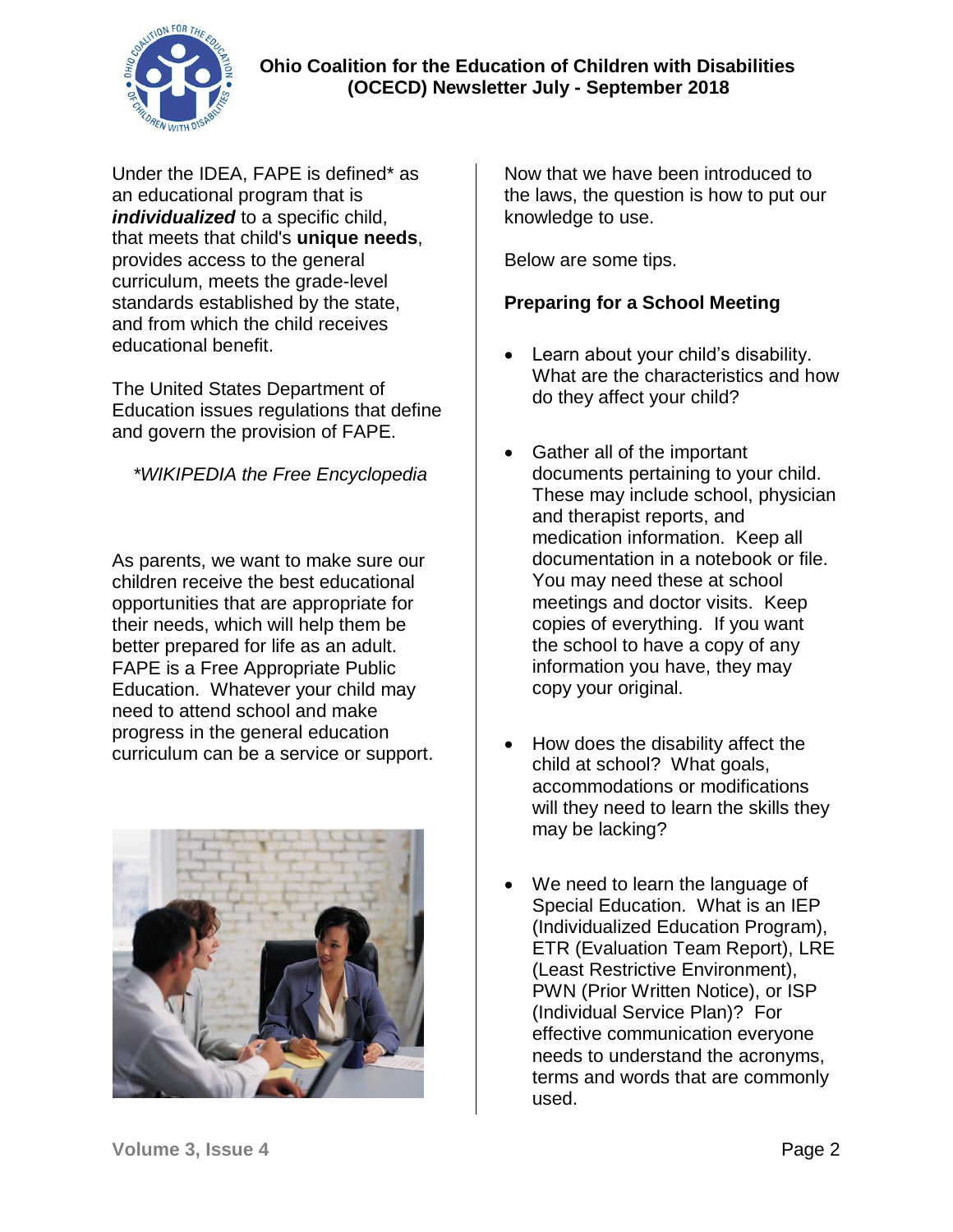

- Prior to the IEP meeting, preferably a week before, request a draft of the proposed IEP, ETR, or whatever document(s) you will be discussing.
- All of your requests should always be in writing. You are documenting important information that may be useful if you ever need to request mediation and/or due process. When a request is in writing it is proof of your request and serves as a record of an issue that was addressed. If it is not in writing, there is no proof.
- Make a parent agenda. What are your concerns? List possible solutions for your concerns. What areas do you want a goal written for? Some may include social skills, organizational skills, Occupational Therapy (OT), Physical Therapy (PT), and speech and language goals. Know what you want. Don't go into a meeting demanding something. Make your request in writing, have data to show the need, and have ideas to start the discussion on how the school can help.
- Prioritize: What are the most important items on your parent agenda? What items can you give a little on and on what is the most important thing to stand firm?
- Gather your data to show the needs of the child. If you need more information you can request it. The data might be work samples, report cards, progress monitoring reports, private evaluations, private therapy

reports, or the ETR. Anything that will show that what you are requesting is needed.

- Take your agenda with you to help stay on track throughout the meeting. You may want to give a copy to everyone attending the meeting. This is a good source of providing a written record of your requests/ideas and the meeting.
- Stay on track, discuss current issues. The purpose of the meeting will be to ensure FAPE for your child moving forward rather than focusing on past mistakes/errors.
- Always take someone with you for support. They can also take notes while you go over your agenda.
- A parent can request an IEP meeting at any time (in writing). As for any meeting, you will want to list specific dates and times that you are available to attend.
- Also request (in writing) the teachers or staff that you want to attend the meeting. Make sure that the necessary people are at your meeting.

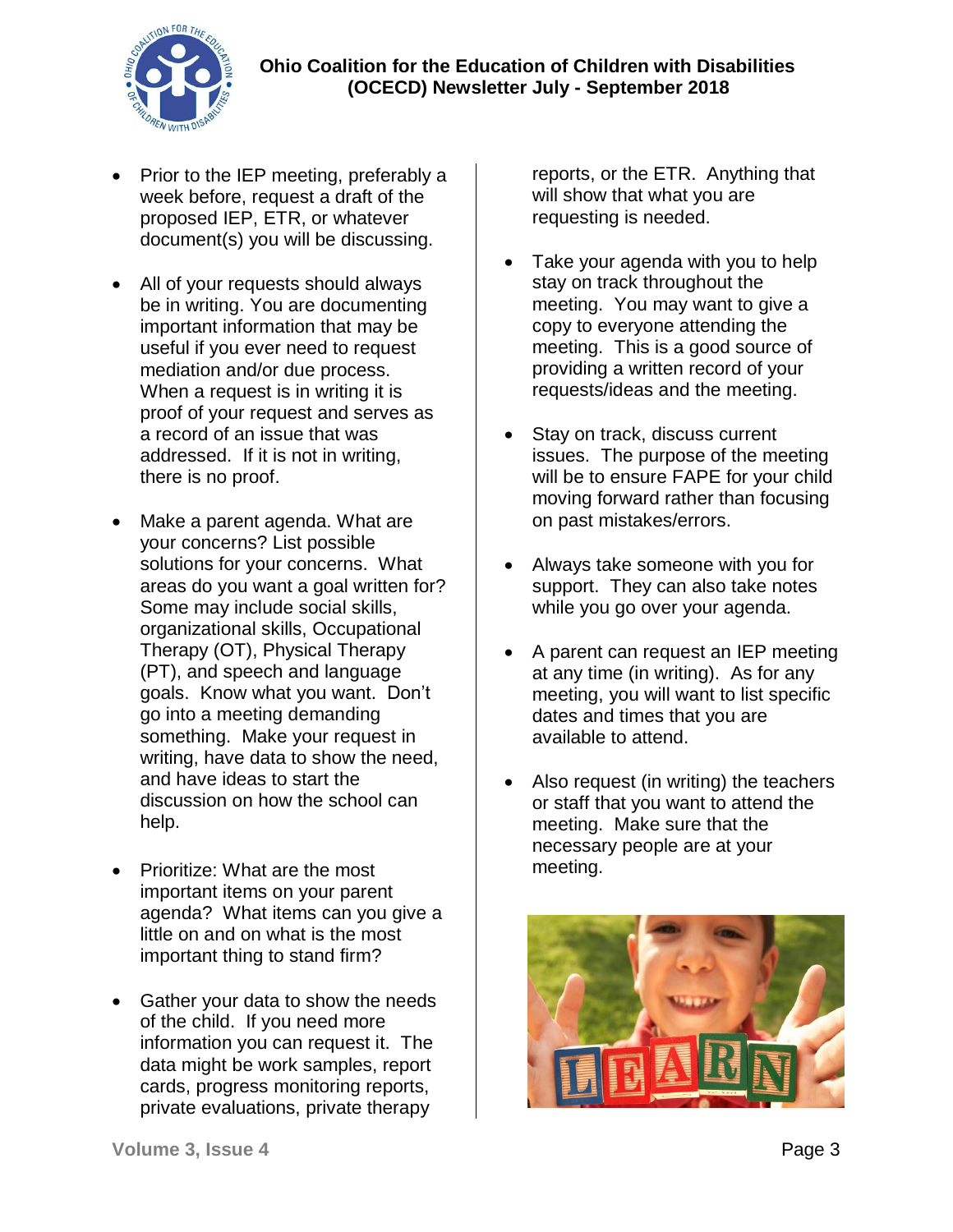

 Leave your emotions at the door. Remember you are there to ensure your child receives FAPE. No one else is going to advocate for your child the way you can. You are the parent and you know your child best. Stay calm, so that you can discuss ideas pertaining to your child. Good communication can lead to better outcomes.



#### **At the meeting**

- Request someone from the school takes notes. If the notes are not correct or important information is left out you can send them written corrections.
- There is no time limit on meetings. If you do not get through the IEP or any document or discussion in the given time frame then you can ask to schedule another meeting.
- You do not have to rush. Discuss what is important to you for your child. Take your time, and ask for clarifications, make sure you understand.
- You do not have to sign anything at a meeting. Ask for a copy of the document and take it home to make sure you understand what it says.

If there is something that needs changed, added to, or removed you can make that request (in writing) before you sign.

 Document any changes and timelines.

## **Prior Written Notice**

As we have discussed, put everything in writing. The district must also put their answers in writing. It is called a Prior Written Notice. The district has to provide an answer to your request and what they plan to do. It is up to you to accept or refuse what the district is proposing. The district will need to provide data to support their decisions. Just as you have data to show the need for a support or service, they must have data to show that your child does not need it in order to deny it. You should receive a Prior Written Notice (PRN) 30 days after your meeting with the school.

# **Other helpful strategies**

- Sample letters can be found at [https://www.ocecd.org.](https://www.ocecd.org/) Click on the link at the bottom of the home page "OCECD Publications" to download letters, our "Building Communication Through Letter Writing" book and other information for free.
- Build relationships with your school personnel, help them to understand your child. Share research, and best practices with school personnel.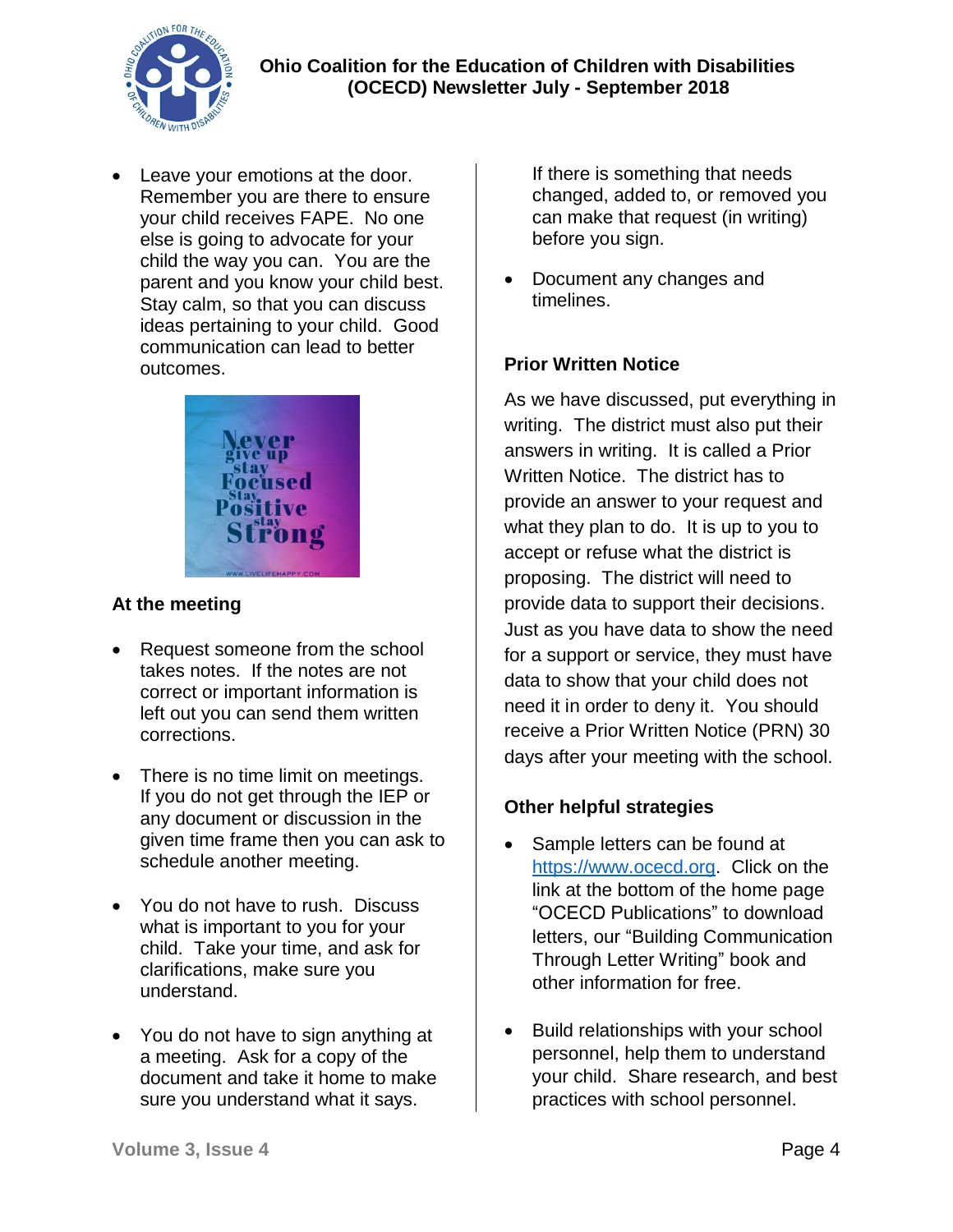

- If you have a verbal conversation with someone, send them a thank you note reiterating what was discussed and time frames.
- When you are responding to any school district personnel make sure you do not respond in anger. Be careful. Take the time to cool down and get all of your facts correct. Your communication could be used against you.
- If need be, you can send a letter by certified mail, so that you get a dated receipt of when they received it.
- Stay away from yes and no questions. They shut down discussions.
- Sometimes parents like to record meetings. Place the recorder on the table and tell the people attending that you are recording. If they want a copy you have to provide it. If the district is recording they have to inform you, and if you want a copy they have to provide it.
- Most of our communication is nonverbal. Be careful of your tone of voice and body language. Be watchful of the school personnel's tone of voice and body language, as it will give clues as to what they are thinking and their stance on a certain topic of conversation.

Always keep the conversation focused on your child and your child's specific needs. It does not matter if they don't have enough time in the day, the classes or caseloads are too large, or there isn't enough space. You may hear, "that's not how we do things around here" or be told that the levy didn't pass and they don't have enough funds. Those are statements that we, as parents, cannot accept. IDEA says that the IEP must be written to address the child's unique needs in order to provide FAPE. There are procedural safeguards in place to follow if your child is not receiving FAPE. An IEP is written to address *your child's unique needs.*  The IEP will state their specific academic, developmental and functional goals.